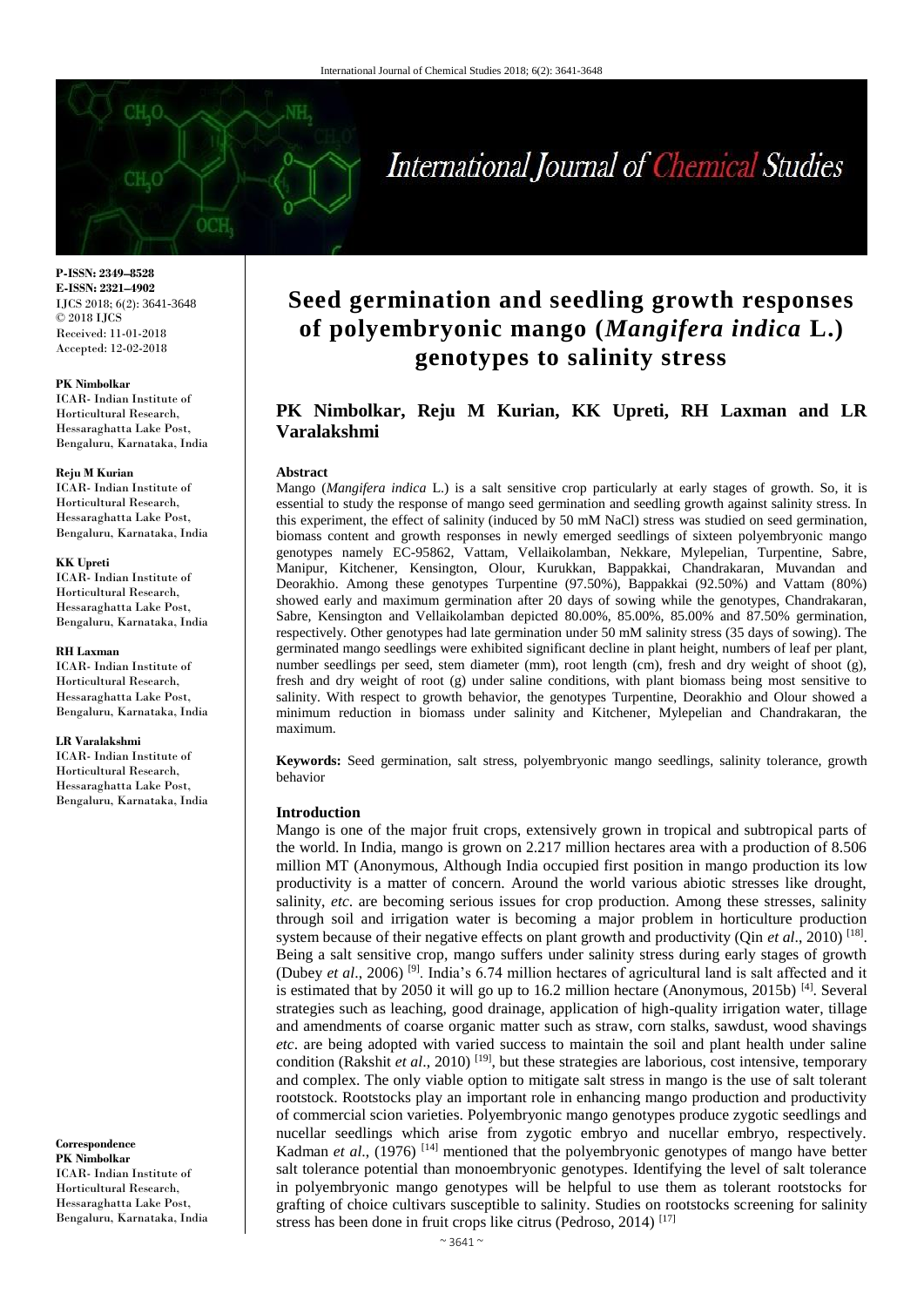grape and mango (Pandey, 2014) [8]. However, studies on seed germination and screening of mango genotypes at initial growth stage for their potential use as rootstock for salinity tolerance are lacking. Keeping in a view these facts, we investigated the effects of NaCl stress on seed germination and early growth in sixteen polyembryonic mango genotypes.

### **Materials and Methods**

The present study was carried out at ICAR-Indian Institute of Horticultural Research (IIHR), Bengaluru Karnataka, India (12.97°N and 77.56°E) during the years 2015-2016 and 2016- 2017. The stones of sixteen polyembryonic mango genotypes namely EC-95862, Vattam, Vellaikolamban, Nekkare, Mylepelian, Turpentine, Sabre, Manipur, Kitchener, Kensington, Olour, Bappakkai, Kurukkan, Chandrakaran, Muvandan and Deorakhio were extracted from fully riped fruits. The husks of mango stones were removed and kernels were used for studying seed germination. Ten kernels of each genotype were sown in 250 g Fermented Cocopeat and kept in germination chamber at  $23 \pm 2$  °C and R.H. 80% to maintain the congenial environment for germination. Salinity level of 0 mM and 50 mM of NaCl concentrations were imposed at regular intervals. The seed germination percentage was calculated at an interval of 10 days after sowing using the formula-:

Seed Germanation = 
$$
\frac{\text{Number of Seeds Germinated}}{\text{Total Number of Seeds}} \times 100
$$

After 35 days when the mango kernels showed >80% germination, the germinated seedlings were used for recording the growth observations after uprooting them from the germination medium. The seedling height and root length were measured using measuring scale and expressed in cm; number of leaves per plant and seedlings per seed were counted manually; stem diameter (mm) was measured using 'Vernier calipers'; and fresh and dry weights of shoot (g) and root (g) were recorded with weighing balance. The germination percentage for both years of study and average value of both years were used for interpretation of results. The changes in growth parameters were interpreted in terms of percent increase or decrease over control. The experiment was laid out in Factorial Completely Randomized Design (FCRD) with 10 numbers of the mango seeds in each of the 16 genotypes. The statistical software SAS 9.3 version and analysis of variance (ANOVA) were used for analysis and interpretation of data generated during the present study. Significant differences among the genotypes induced by salinity stress were compared using Fisher's test at  $P \le 0.05$ . The correlation analysis among the all growth parameters were done using data analysis tool of Microsoft Office Excel-2010 and significant level were depicted on the basis of Pearson's correlation coefficient 'r' (Critical Values) table.

## **Results and Discussion**

The mango seeds imposed with 0 mM and 50 mM salinity level, depicted the variation in number of days required for germination and germination percentage. The seeds of Turpentine and Olour genotypes showed 50% germination after ten days of sowing, while no germination was recorded in genotypes EC-95862, Manipur and Kitchener even though imposed with 0 mM salinity. The 50 mM salinity treated seeds of genotypes, Olour, Turpentine and Mylepelian showed early and maximum germination with 45.00%, 37.50% and 37.50%, respectively compared to other

genotypes whereas 0.00% germination was observed in EC-95862, Vellaikolamban, Kitchener, Kurukkan Chandrakaran after 10 days of sowing (Fig. 1&2). After 35 days of sowing under 0 mM and 50 mM salinity stress, almost all genotypes showed more than 75% germination (Fig. 1&2). So, our findings confirms that mango seeds of the selected mango genotypes can germinate under 0 mM and 50 mM NaCl salinity level with 'Fermented Cocopeat' as growing medium and congenial environmental conditions. The contrary results to our study about the adverse effect of salinity on germination were registered in orthodox seeds of Maize (Aliu *et al*., 2015) [1] , *Cucumis melo* (Sohrabikertabad *et al.*, 2013) <sup>[22]</sup> and Barley (El Goumi *et al.*, 2014) <sup>[10]</sup> in which it's pointed out that germination rate was low under salinity stress. The mango seeds are however recalcitrant type, sometimes showing vivipary also and sustain their germination viability up to four weeks with its endogenous moisture content. Mango seeds are bigger and restrain enough moisture to germinate by itself that can avoid the demand of water from external source for germination. This could be the probable reason for mango seed germination to be unaffected when supplied with saline water in our study. The 'Fermented Cocopeat' used in the experiment as germination medium retains good amount of moisture that extended the interval for application of salt water. El-Desouky and Atawia (1998) [11] illustrated in his study on citrus that the salinity reduced the seed germination and delay in germination were rootstock specific.

After germination the newly emerged mango seedlings had shown the marginal differences in biomass content and growth behavior under salinity stress. The maximum reduction plant height was noted in the genotypes Chandrakaran (9.94%) followed by Mylepelian (8.33%), Kitchener (6.82%) and Vellaikolamban (5.96%) whereas, the genotypes Turpentine (0.15%) Deorakhio (0.83%), Olour (0.91%) and Bappakkai (1.80%) showed minimum reduction in 50 mM treated seedlings over control (Fig. 3). The salinity induces osmotic stress which causes the negative effect on protein synthesis, enzymatic activities and hormonal imbalance; collectively inhibiting the plant growth (Mazher, 2007) <sup>[15]</sup>. Study conducted by Tsai *et al.* (2015) <sup>[23]</sup> and Sharma *et al.*  $(2013)$ <sup>[21]</sup> also revealed that salinity stress adversely affected the plant growth in Pink wax apple and *Citrus jambhiri*. With regards to the number of leaves, seedlings showed marginal reduction in the number of leaves per plant at 50 mM (Fig. 4). Least reduction in number of leaves in salinity stressed plants over control were recorded in Turpentine  $(0.48\%)$ , Deorakhio  $(1.30\%)$  and Olour $(2.19\%)$ while higher percent of reduction were noticed in Chandrakaran (15.48%), Mylepelian (13.88%) and Kitchener (11.36%). Stress condition causes the imbalance in ion homeostasis and slows down the supply of growth promoting hormones and nutrients which might be responsible for growth inhibition and emergence of new leaves. The study by Amira *et al*., 2011 suggested that leaf number decreased after imposition of salinity stress in *Vicia faba* genotypes.

Results presented in the Fig. 5 showed that there was variation in the number polyembryonic seedlings under control as well as salinity stressed plants. The maximum average number of seedlings per seed was observed in the genotype Deorakhio (3.43) followed by Turpentine (3.14) and Muvandan (2.43) when imposed with 50 mM while same trend was noticed under 0 mM stressed plants (Deorakhio - 3.71, Turpentine -3.43 and Muvandan -2.71). Least number of polymbryonic seedlings was detected in the genotypes,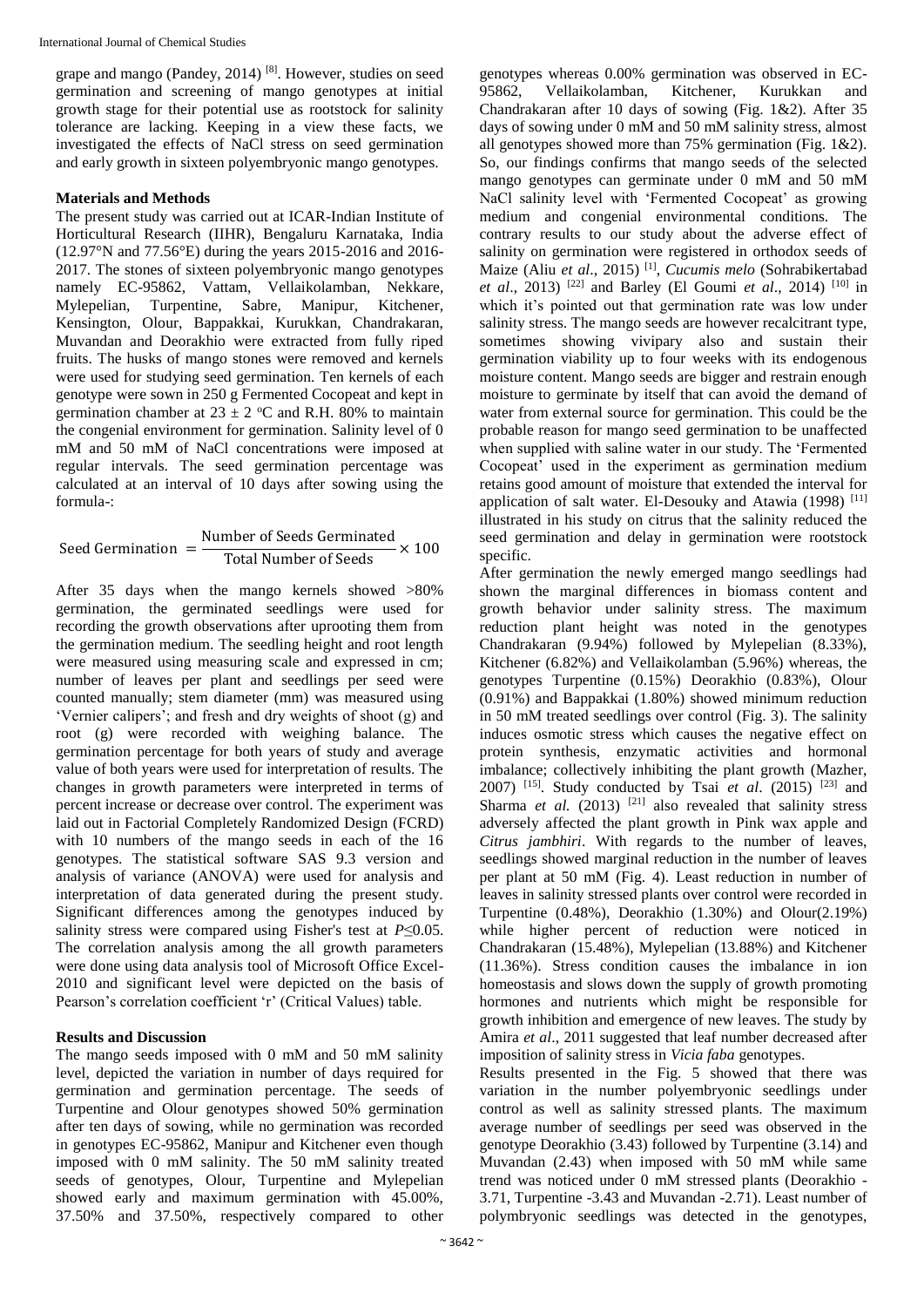Chandrakaran (1.14), Sabre (1.29) and Vellaikolamban (1.43) in 50mM NaCl treated seedlings. Reduction in root length and stem diameter was noticed in salt treated seedlings compared to control. Root length quantifies the growth of newly emerged seedlings which can be affecting under salinity stress. The Fig. 6 demonstrated that genotypes, Turpentine (0.63%), Deorakhio (0.72%) and Olour (1.37%) had minimum reduction in root length while maximum reduction was observed in Chandrakaran (11.05%), Mylepelian (9.44%) and Kitchener (8.92%). Salinity around the root zone slows down the water absorption capacity of roots by reducing the water potential. These results are in agreement with that of Camlica and Yaldiz  $(2017)$  <sup>[7]</sup> who found that root length decreased when *Ocimum basilicum* plants were subjected to salinity stress. The results shown in Fig. 7 confirms that genotypes, Turpentine, Deorakhio and Olour showed less reduction in stem diameter 2.45%, 3.01% and 4.93%, respectively over control under salinity while seedlings of Chandrakaran (17.57%), Mylepelian (14.15%) and Kitchener (13.44%) had more reduction in stem diameter over control, but there was not much differences in stem diameter among the seedlings of sixteen genotypes. These findings agreed with what Roy *et al.* (2015)<sup>[20]</sup> who concluded that graded levels of NaCl salt affect the plant height, stem diameter, number of leaves, leaf area and survivability of mango. The reduction in stem girth might be due to disruption in cell division and elongation caused by low osmotic potential in plant cells under stress condition Bartels and Sunkar (2005) [5]. The shoot and root biomass were adversely affected by salinity treatment. The fresh weight of shoot and root under

50 mM NaCl salinity level was reduced by 16.11% and 39.33% in seedlings of Chandrakaran whereas only 1.89% (shoot) and 2.42% (root) reduction was recorded in Turpentine (Fig. 8&9). The reduction in dry weight of shoot (16.06%) and root (29.38%) were observed in Chandrakaran seedlings while in seedlings of Turpentine it was around  $(0.68\%)$  and root  $(2.06\%)$  (Fig.10&11). Reduction in shoot and root biomass was related to the growth reduction caused by the adverse effect of salinity. Study conducted by El-Hammady *et al*. (1995) revealed that salinity treatments affected the fresh and dry weight of citrus rootstocks. The decrease in shoot and root biomass of mango and citrus rootstocks under osmotic stress was also reported by Dayal *et al.* (2014) <sup>[8]</sup> and Balal *et al.* (2012) <sup>[5]</sup>, respectively. The correlation analysis among the growth parameters under salinity stress (Table 1) showed that the plant height was significantly correlated to the stem diameter, fresh and dry weight of shoot and roots. The stem diameter showed positive correlation with root length, fresh and dry weight of shoot and root, respectively. The fresh and dry weight of shoot and root correlated to almost all growth parameters except root length. Number of seedlings also showed positive correlation to stem diameter and plant biomas (fresh and dry weight). This showed that seedling growth under salinity stress is induced by different plant parts and their biomass production and it can be genotype specific. The significant correlation among plant height, fresh and dry weight of shoot and root portions under salinity stress was noted by Homma  $(2016)$ <sup>[13]</sup> in potato genotypes.







**Fig 2:** Seed germination responses of polyembryonic mango genotypes under control and saline conditions (2016-2017).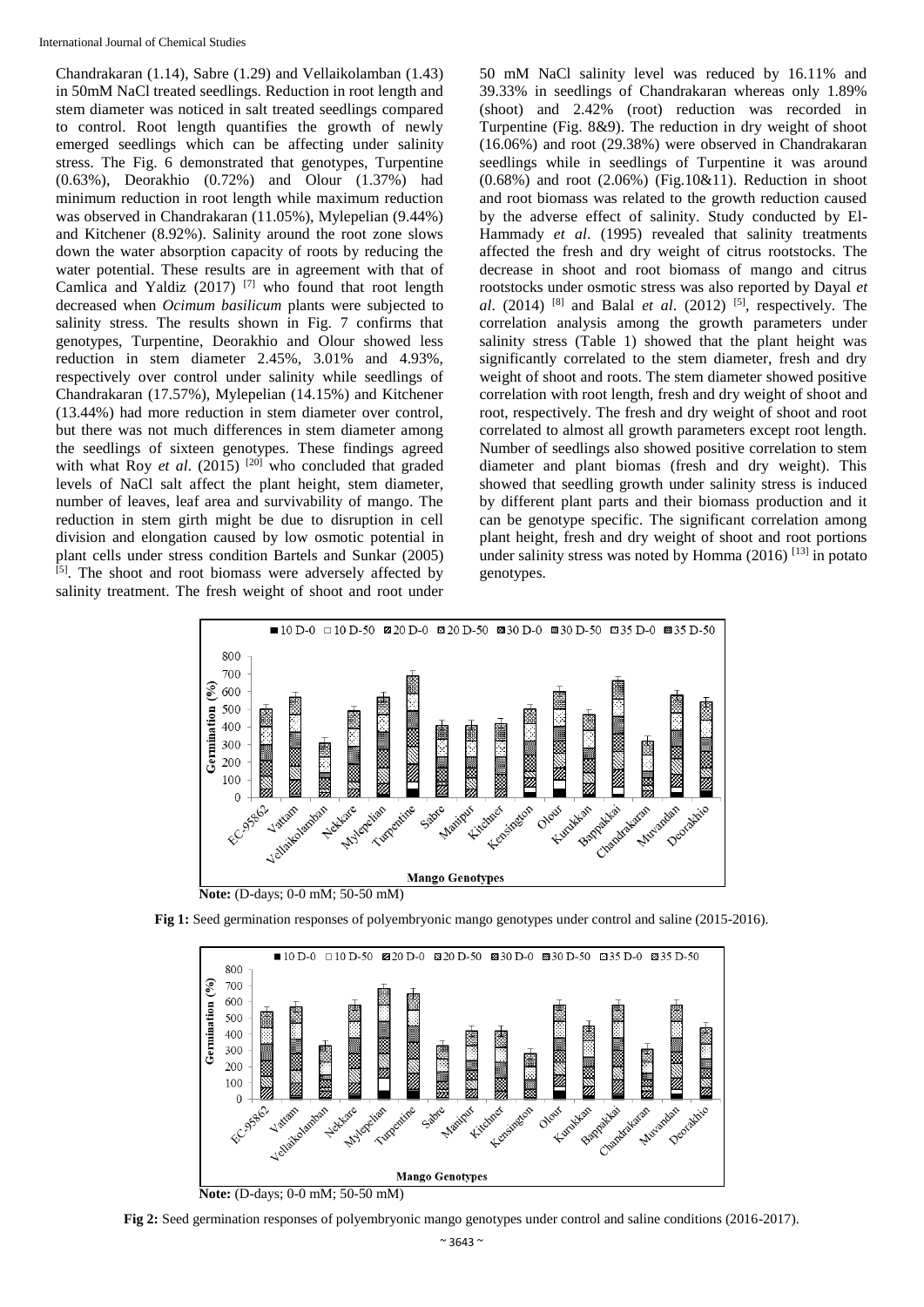

**Note:** Each value represents the mean value of ten samples. Bars indicate the mean  $\pm$  SE for each genotype at each level of salinity. Effect of salinity levels on plant height of 16 mango rootstock seedlings was found significant at *P*≤0.05 using Fisher's Least Significant Difference. (LSD at 5%= 0mM-4.450, 50mM-2.886)





**Note:** Each value represents the mean value of ten samples. Bars indicate the mean  $\pm$  SE for each genotype at each level of salinity. The salinity induced changes in number of leaves of 16 genotypes was found significant at *P*≤0.05 using Fisher's Least Significant Difference. (LSD at 5%= 0mM-1.122, 50mM-1.435)

**Fig 4:** Effect of salinity on number of leaves in polyembryonic mango genotypes under saline condition.



**Note:** Each value represents the mean value of ten samples. Bars indicate the mean  $\pm$  SE for each genotype at each level of salinity. The salinity induced changes in number of seedlings/seed of 16 genotypes was found significant in treated plant and non-significant in control seedlings at *P*≤0.05 using Fisher's Least Significant Difference. (LSD at 5%= 0mM-NS, 50mM-0.978)

**Fig 5:** Effect of salinity on number of seedlings per seed of polyembryonic mango genotypes under saline condition.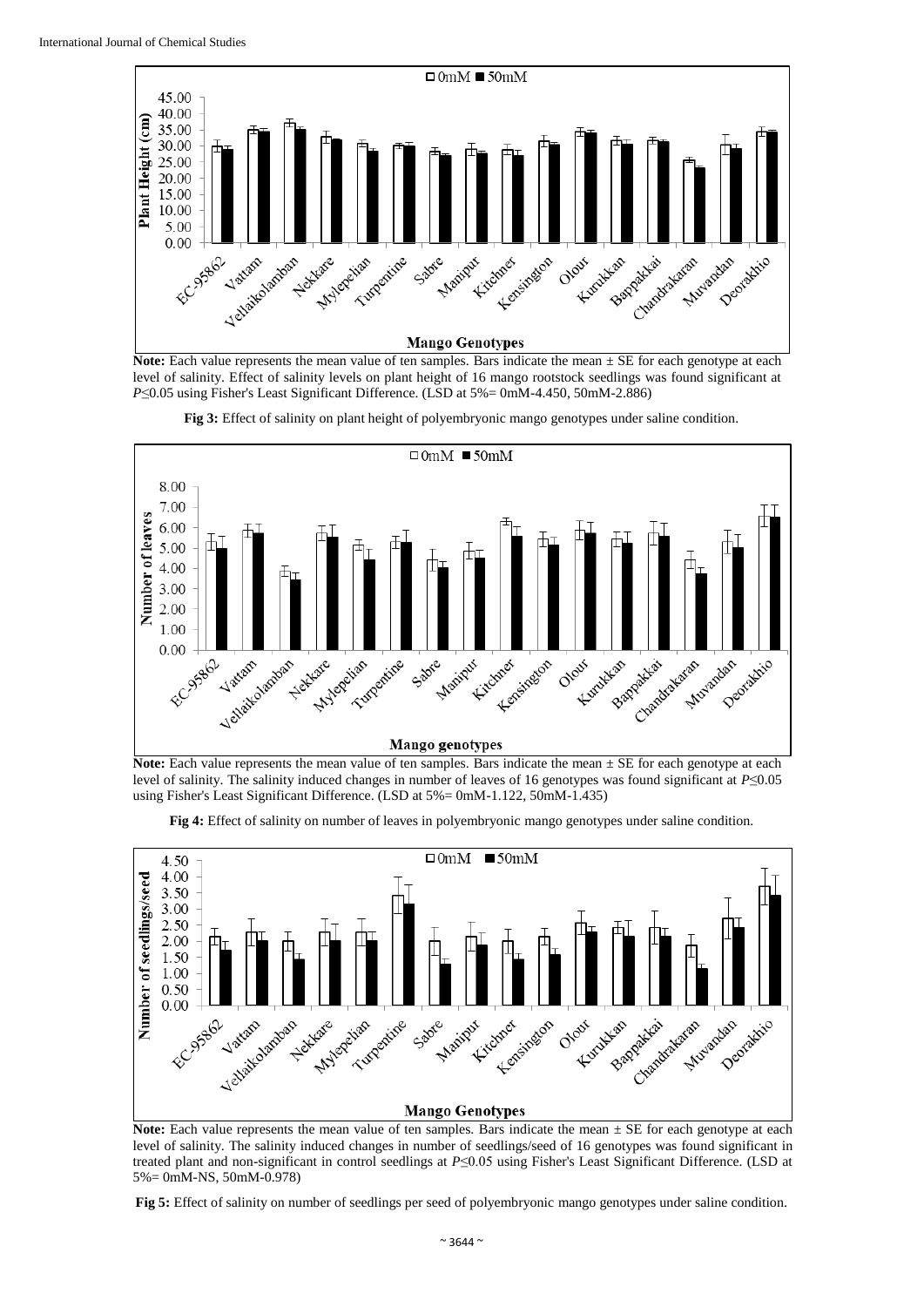

**Note:** Each value represents the mean value of ten samples. Bars indicate the mean  $\pm$  SE for each genotype at each level of salinity. The salinity induced changes in root length of 16 genotypes found significant at *P*≤0.05 using Fisher's Least Significant Difference. (LSD at 5%= 0mM-3.552, 50mM-3.254)





**Note:** Each value represents the mean value of ten samples. Bars indicate the mean  $\pm$  SE for each genotype at each level of salinity. The salinity induced changes in stem diameter of 16 genotypes found significant at *P*≤0.05 using Fisher's Least Significant Difference. (LSD at 5%= 0 mM-0.945, 50 mM-1.233)





Note: Each value represents the mean value of ten samples. Bars indicate the mean  $\pm$  SE for each genotype at each level of salinity. The salinity induced changes in fresh weight of shoots of 16 genotypes found significant at *P*≤0.05 using Fisher's Least Significant Difference. (LSD at 5%= 0mM-0.834, 50mM-0.915)

**Fig 8:** Effect of salinity on fresh weight of shoots in polyembryonic mango genotypes under saline condition.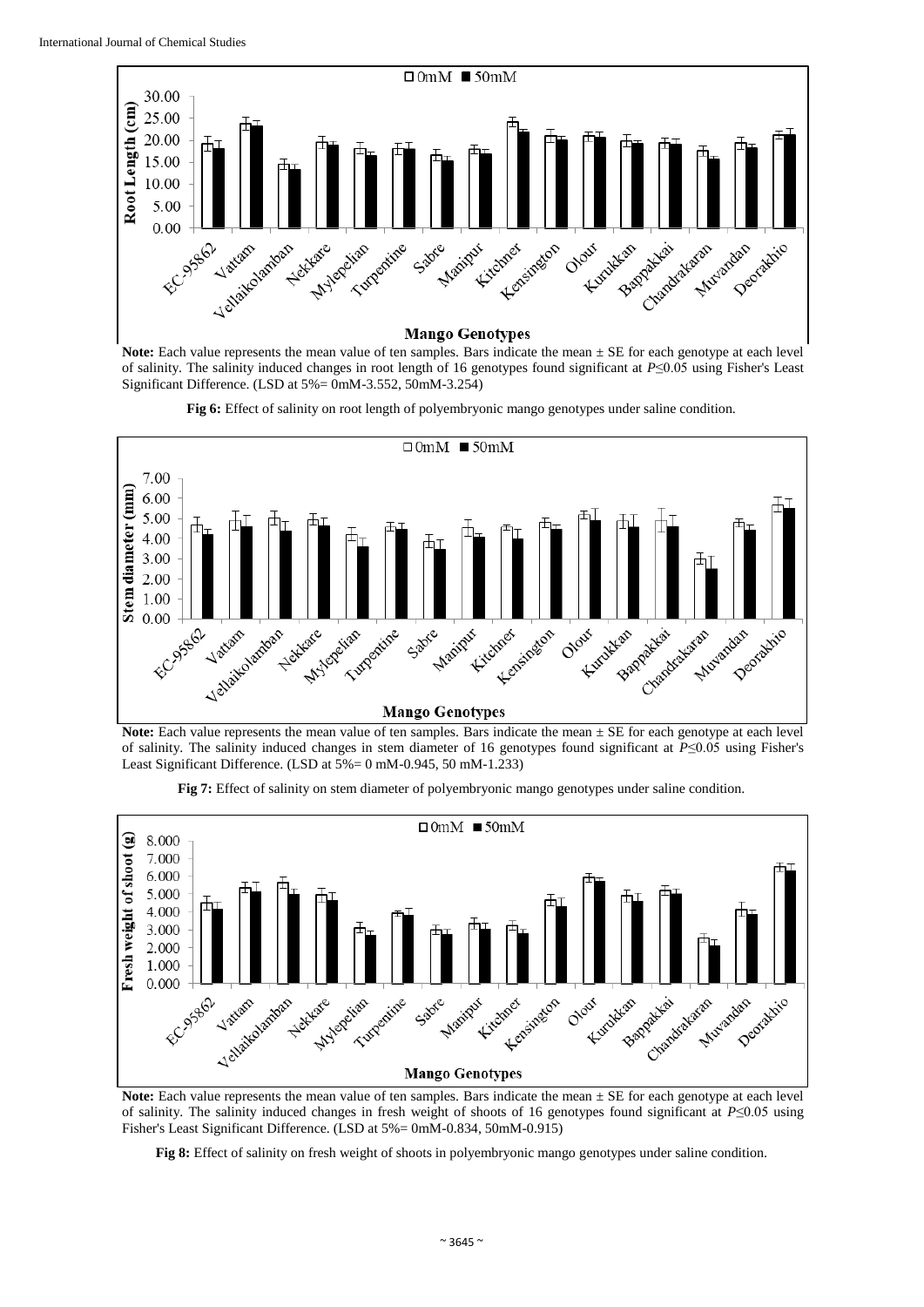

salinity. The salinity induced changes in fresh weight roots of 16 genotypes found significant at *P*≤0.05 using Fisher's Least Significant Difference. (LSD at 5%= 0mM-0.534, 50mM-0.601)





**Note:** Each value represents the mean value of ten samples. Bars indicate the mean  $\pm$  SE for each genotype at each level of salinity. The salinity induced changes in dry weight of shoots of 16 genotypes found significant at *P*≤0.05 using Fisher's Least Significant Difference. (LSD at 5%= 0mM-0.254, 50mM-0.190)





**Note:** Each value represents the mean value of ten samples. Bars indicate the mean  $\pm$  SE for each genotype at each level of salinity. The salinity induced changes in dry weight of root of 16 genotypes found significant at *P*≤0.05 using Fisher's Least Significant Difference. (LSD at 5%= 0mM-0.177, 50mM-0.113)

**Fig 11:** Effect of salinity on dry weight of roots in polyembryonic mango genotypes under saline condition.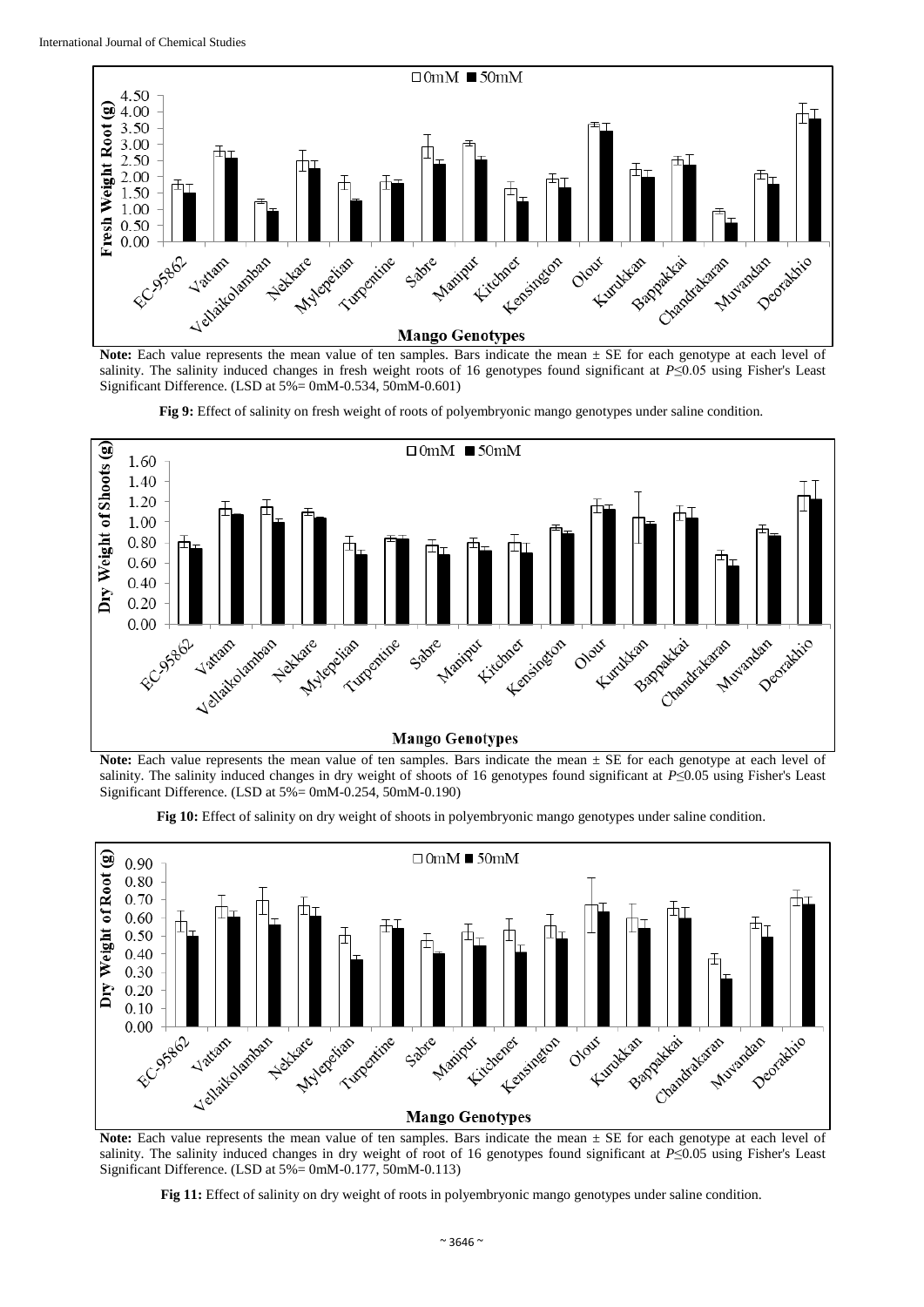**Table 1:** Correlation among the plant height, stem diameter, fresh weight of shoot, dry weight of shoot, fresh weight of root dry weight of root, root length, number of seedlings in sixteen polyembryonic manog genotypes under salinity stress.

|            | <b>PH</b>  | <b>SD</b> | RL         | <b>FWS</b> | <b>DWS</b> | <b>FWR</b> | <b>DWR</b> | <b>NS</b> |
|------------|------------|-----------|------------|------------|------------|------------|------------|-----------|
| <b>PH</b>  |            |           |            |            |            |            |            |           |
| <b>SD</b>  | $0.862**$  |           |            |            |            |            |            |           |
| RL         | $0.400$ ns | $0.554*$  |            |            |            |            |            |           |
| <b>FWS</b> | $0.923**$  | $0.880**$ | $0.440$ ns |            |            |            |            |           |
| <b>DWS</b> | $0.913**$  | $0.863**$ | $0.462$ ns | $0.985**$  |            |            |            |           |
| <b>FWR</b> | $0.909**$  | $0.907**$ | $0.477$ ns | $0.959**$  | $0.949**$  |            |            |           |
| <b>DWR</b> | $0.921**$  | $0.924**$ | $0.468$ ns | $0.958**$  | $0.951**$  | $0.919**$  |            |           |
| <b>NS</b>  | $0.449$ ns | $0.605*$  | $0.377$ ns | $0.579*$   | $0.587*$   | $0.571*$   | $0.636**$  |           |

**Note:** \*\* indicates the values are significant at  $(p<0.01)$  level; \* indicates the values are significant at  $(p<0.05)$  level; ns; indicates non significant values. PH **-** plant height, SD – Stem diameter, RL – Root length, FWS –Fresh weight of shoot, DWS – Dry weight of shoot, FWR – Fresh weight of root, DWR – Dry weight of root, NS-Number of seedlings.

## **Conclusion**

This preliminary study of screening sixteen mango genotypes under saline condition showed that mango seeds can germinate in 50 mM saline irrigation water and use of 'Fermented Coco peat' as rooting media under controlled environmental conditions is favorable for germination. On the other hand, newly germinated seedlings differ in their growth habit under salinity that is genotype specific. On the basis of growth behavior, this study predicts that genotypes Turpentine, Deorakhio, Olour and Bappakkai performed better under salinity stress whilst Chandrakaran, Mylepelian and Kitchener and Vellaikolamban suffered more.

#### **Acknowledgement**

Authors are thankful to the Director, ICAR-Indian Institute of Horticultural Research, Bengaluru for providing the necessary facilities to conduct the experiment. We thank Dr. D. Kalaivanan, for his guidance in statistical analysis.

#### **References**

- 1. Aliu S, Rusinovci I, Gashi B, Shala-Mayrhofer V, Fetahu, S, Elezi F. *et al*. The effects of salt stress on seed germination of some maize (*Zea mays* L.) genotypes. Web page http://sa. agr. Hr, 2015, 299.
- 2. Amira MS, Abdul Qados. Effect of salt stress on plant growth and metabolism of bean plant *Vicia faba* (L.). J of the Saudi Soc. of Agri. Sci. 2011; 10:7-15.
- 3. Anonymous. Horticultural Statistics at a Glance-2015, Horticulture Statistics Division, Department of Agriculture, Cooperation & Farmers Welfare Ministry of Agriculture & Farmers Welfare, Government of India, Oxford University Press, New Delhi, India. 2015a, 1-463.
- 4. Anonymous. CSSRI Vision 2050, Indian Council of Agricultural Research (ICAR) Central Soil Salinity Research Institute (CSSRI), Karnal-132001, India, 2015b, 1-48.
- 5. Balal RM, Khan MM, Shahid MA, Mattson NS, Abbas T, Ashfaq M *et al*. Comparative studies on the physiobiochemical, enzymatic, and ionic modifications in salt-tolerant and salt-sensitive citrus rootstocks under NaCl stress. J of the American Soc. for Hort. Sci. 2012; 137(2):86-95.
- 6. Bartels D, Sunkar R. Drought and salt tolerance in plants. Critical reviews in plant sciences. 2005; 24(1):23- 58.
- 7. Camlica M, Yaldız, G. Effect of salt stress on seed germination, shoot and root length in Basil (*Ocimum basilicum*). Int. J Sec. Metabolite, 2017; 4(3):69-71.
- 8. Dayal V, Dubey AK, Awasthi OP, Pandey R, Dahuja A. Growth, lipid peroxidation, antioxidant enzymes and nutrient accumulation in Amrapali mango (*Mangifera*

*indica*. L) grafted on different rootstocks under NaCl stress. Plant Know. J 2014; 3(1):15.

- 9. Dubey AK, Srivastav M, Singh R, Pandey RN, Deshmukh PS. Response of mango (*Mangifera indica*) genotypes to graded levels of salt stress. Indian J Agric Sci. 2006: 76:670-72.
- 10. El Goumi, Y, Fakiri M, Lamsaouri O, Benchekroun M. Salt stress effect on seed germination and some physiological traits in three Moroccan barley (*Hordeum vulgare* L.) cultivars. Mater. Environ. Sci. 2014; 5(2):625-632.
- 11. El-Desouky SA, Atawia AAR. Growth performance of some citrus rootstocks under saline conditions. Alexandria J of Agri. Res. 1998; 42:231-254.
- 12. El-Hammady AM, Abou-Rawash M, Abou-Aziz A, Abdel-Hamid N, Abdel-Moneim E. Impact of irrigation with salinized water on growth and mineral content of some citrus rootstock seedlings. Ann. Agric. Sci. (Cairo) 1995; 40:327-341.
- 13. Homma S. Effect of salinity on growth parameters of potato genotypes. African J of Basic & Appl. Sci. 2016; 8(4):185-192.
- 14. Kadman S, Gazit G Ziv. Selection of mango rootstock for adverse water and soil conditions in arid areas. Acta Hort. 1976; 57:81-88.
- 15. Mazher AMA, El-Quesni EMF, Farahat MM. Responses of ornamental and woody trees to salinity. World J Agric. Sci. 2007; 3(3):386-395.
- 16. Pandey P, Singh AK, Dubey AK, Awasthi OP. Effect of salinity stress on growth and nutrient uptake in polyembryonic mango rootstocks. Indian Journal of Horticulture. 2014; 71(1):28-34.
- 17. Pedroso FK, Prudente DA, Bueno ACR, Machado EC, Ribeiro RV. Drought tolerance in citrus trees is enhanced by rootstock-dependent changes in root growth and carbohydrate availability. Environmental and experimental botany. 2014; 101:26-35.
- 18. Qin J, Dong WY, He KN, Yu Y, Tan GD, Han L *et al*. NaCl salinity-induced changes in water status, ion contents and photosynthetic properties of *Shepherdia argentea* (Pursh) Nutt. Seedlings. Plant Soil Environ. 2010; 56:325-332.
- 19. Rakshit A, Maiti R, Sarkar NC. Salt-affected Soils and their Managements. Int. J of Bio-reso. and Stress Manag. 2010; 1:5-12.
- 20. Roy RK, Robbani M, Ali M, Bhowal SK, Erfan ANM. Variations in salinity tolerance of selected mango rootstocks. Bangladesh Agro. J 2015; 17(1):89-94.
- 21. Sharma LK, Kaushal M, Bali SK, Choudhary OP. Evaluation of rough lemon (*Citrus jambhiri* Lush.) as rootstock for salinity tolerance at seedling stage under in